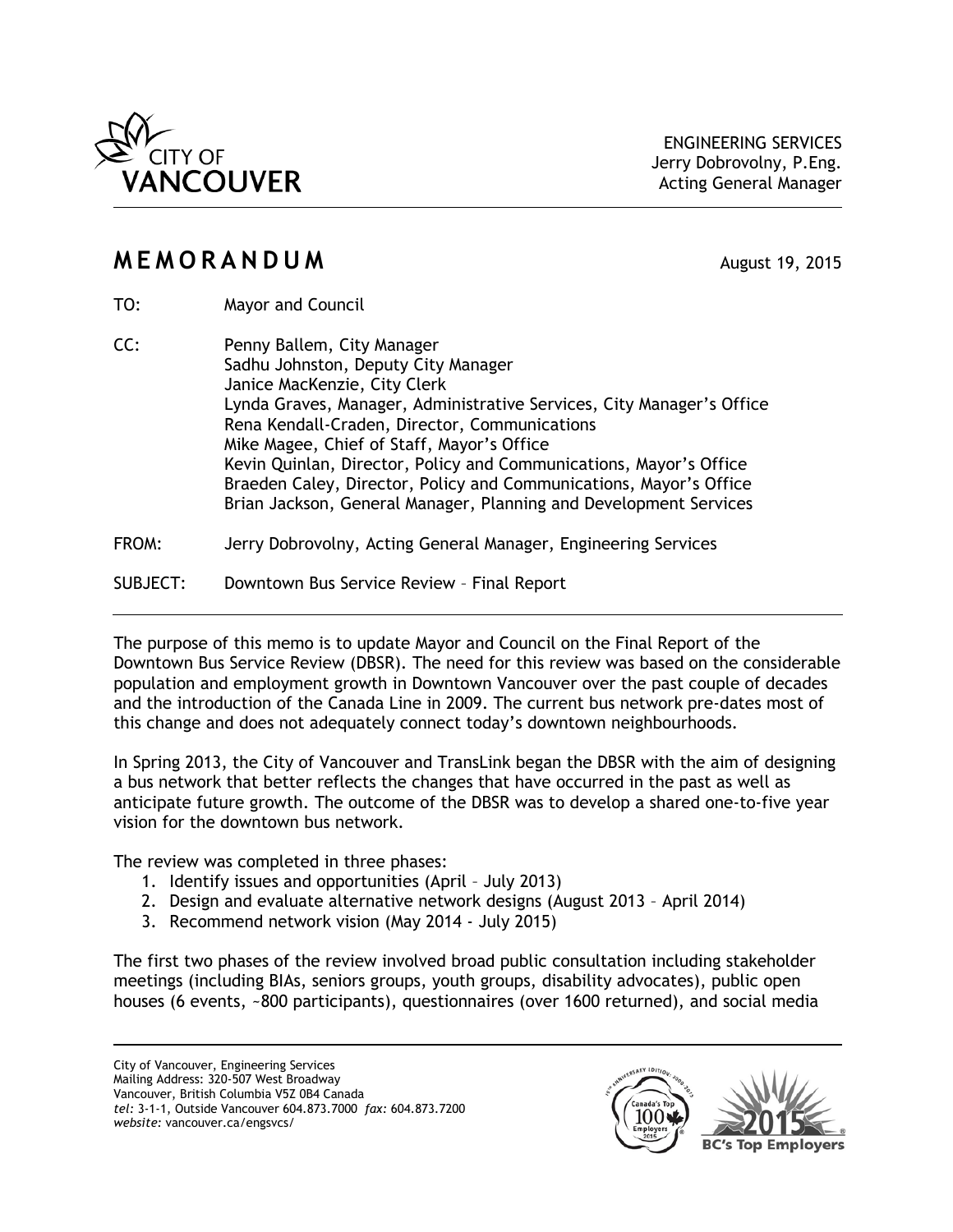outlets. Public feedback was used to identify issues and opportunities as well as to evaluate the new bus network concepts.

The DBSR Final Report will be released to the public via updates to the TransLink and City of Vancouver websites shortly. Based on public feedback and further analysis, the final report proposed a number of changes to the downtown only bus routes (see Appendix for detailed maps and descriptions of the proposed changes):

- 1. #6 Davie/Downtown Extend the #6 east along Davie St. and north up Cambie St.
- 2. C23 Yaletown/Davie/Main Street Station & C21 Yaletown/Beach Merge the C21 with the eastern portion of the C23 route, providing a connection between the West End, Yaletown-Roundhouse Station, and Main Street-Science World Station.
- 3. #5 Robson/Downtown The report outlines the pros and cons of the different route options for the #5 and will assist in the decision making for the potential future closure of the 800 block of Robson St.

While network changes were proposed to the public for the #17 Oak/Downtown and Eastern Core routes (#3 Main/Downtown, #4 Powell/Downtown/UBC, #7 Nanaimo Stn/Dunbar, #8 Fraser/Downtown, #19 Metrotown Stn/Stanley Park, #200s (North Vancouver services)), feedback from the public revealed that the current routings worked well for most users. Given this, it was deemed worthwhile to leave these routes as they are today and reassess them after changes have been made to the downtown bus routes (#5, #6, C21/C23), as well as other potential road network changes.

The routing changes were designed to accommodate possible future closures of the 800 block Robson St. (Robson Square Plaza) and 600 block Cambie St. (proposed Vancouver Art Gallery relocation). However, TransLink does recommend the City consider maintaining transit service through any future public plazas, including the locations listed above.

The report recommends that TransLink proceed to:

- Extend the #6 Davie/Downtown service eastward, adding trolley overhead where required.
- Modify the #5 Robson/Downtown service to connect with the new #6 route. A final decision on the #5 route will be made after a City decision on the 800 block of Robson.
- Merge the C21 Yaletown/Beach with the C23 Yaletown/Davie/Main Street.

These changes will be implemented through TransLink's established annual service change program and phased in over the next five years.

Finally, it is recommended that TransLink and the City continue to work together to:

- Review travel times and reliability on major streets with considerations given to stop spacing and amenities and transit priority.
- Where necessary, identify and implement changes to roads (parking, road and intersection changes, traffic engineering), bus stops and bus layover space (changes to the C21 layover space near Davie and Denman, adding space at Station St. for merged C21/C23 route, explore moving some (or all) of #5/#6 Davie and Denman layover space to Cambie at Pender) to accommodate the recommended service changes.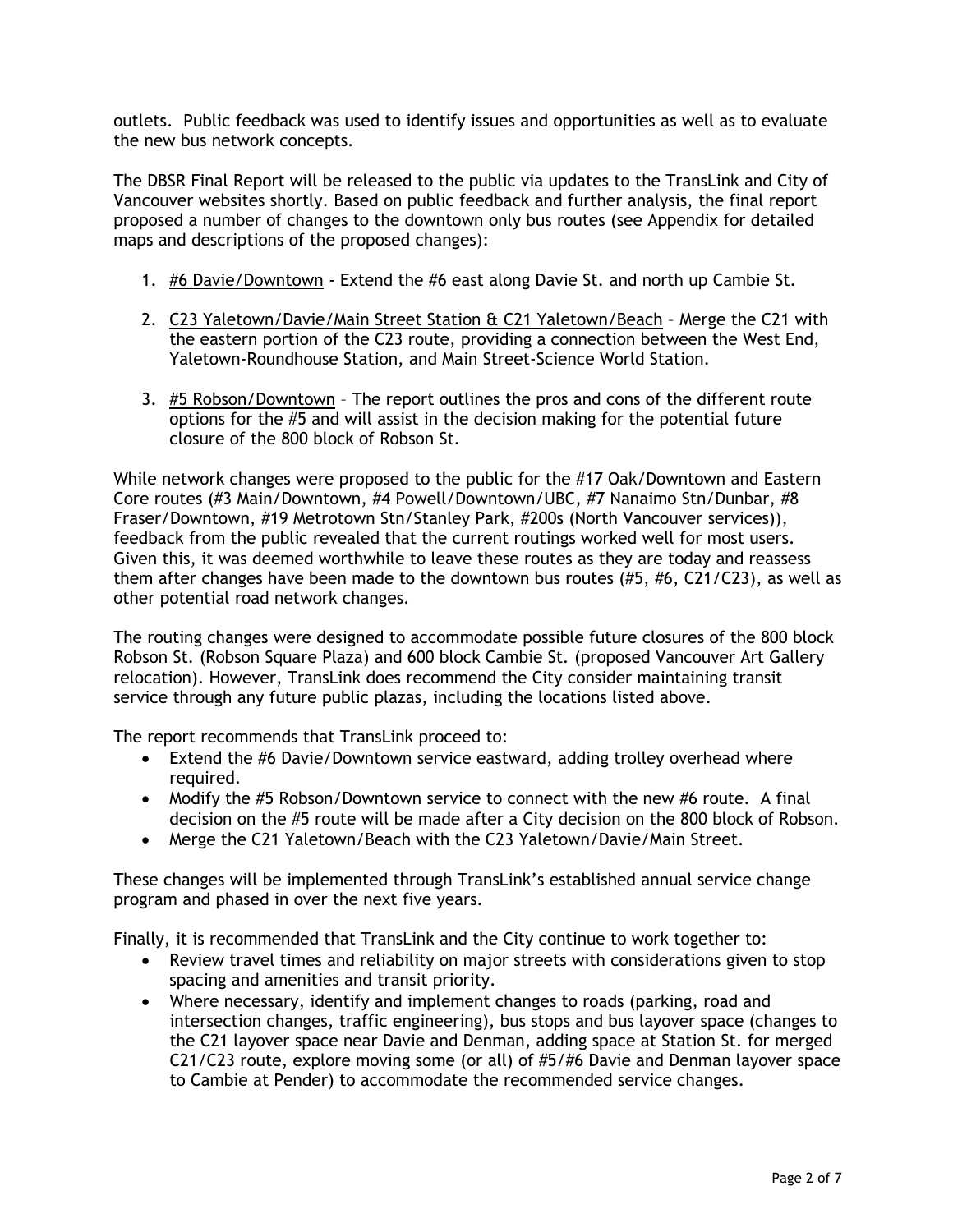- Consider changes to the #17 Oak/Downtown and Eastern Core routes after changes to the #5, #6 and C21/C23 and road network changes have been implemented.
- Improve TransLink and City of Vancouver communication of road closures and transit detours related to road closures, filming and special events.

Please let me know if you have any questions or concerns.

 $\frac{1}{\epsilon}$ 

Jerry W. Dobrovolny, P. Eng., MBA Acting General Manager of Engineering Services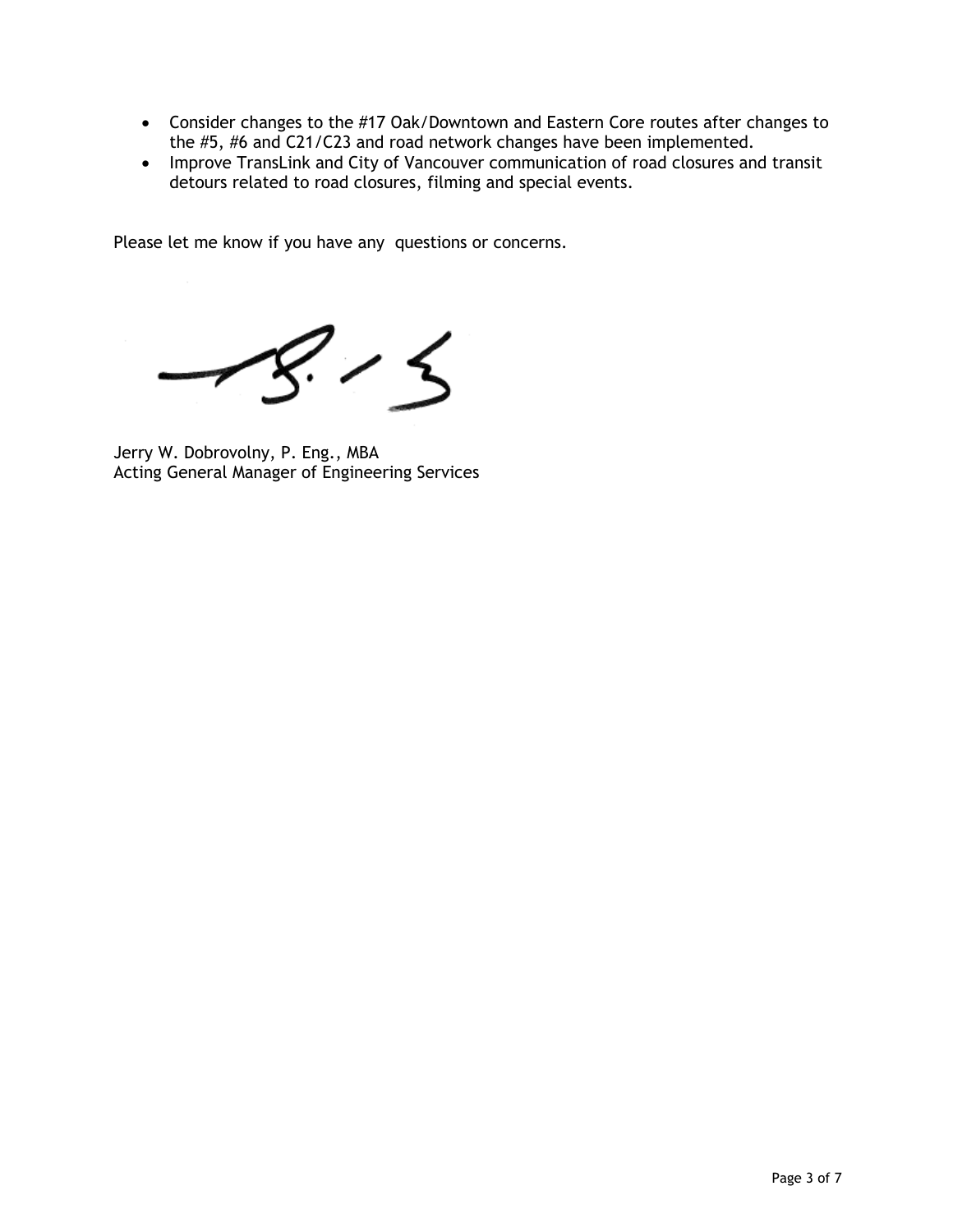



**Proposed Change 1 - #6 Davie/Downtown**

#6 Davie/Downtown - Extended east along Davie St., connecting to the Yaletown-Roundhouse Canada Line Station and extending up Cambie St. towards a terminus near Cambie & Pender. This concept provides better connections between the West End, Yaletown and Gastown. An extension of the trolley overhead infrastructure on Davie east of Granville, as well as portions of Pacific and Cambie will be required.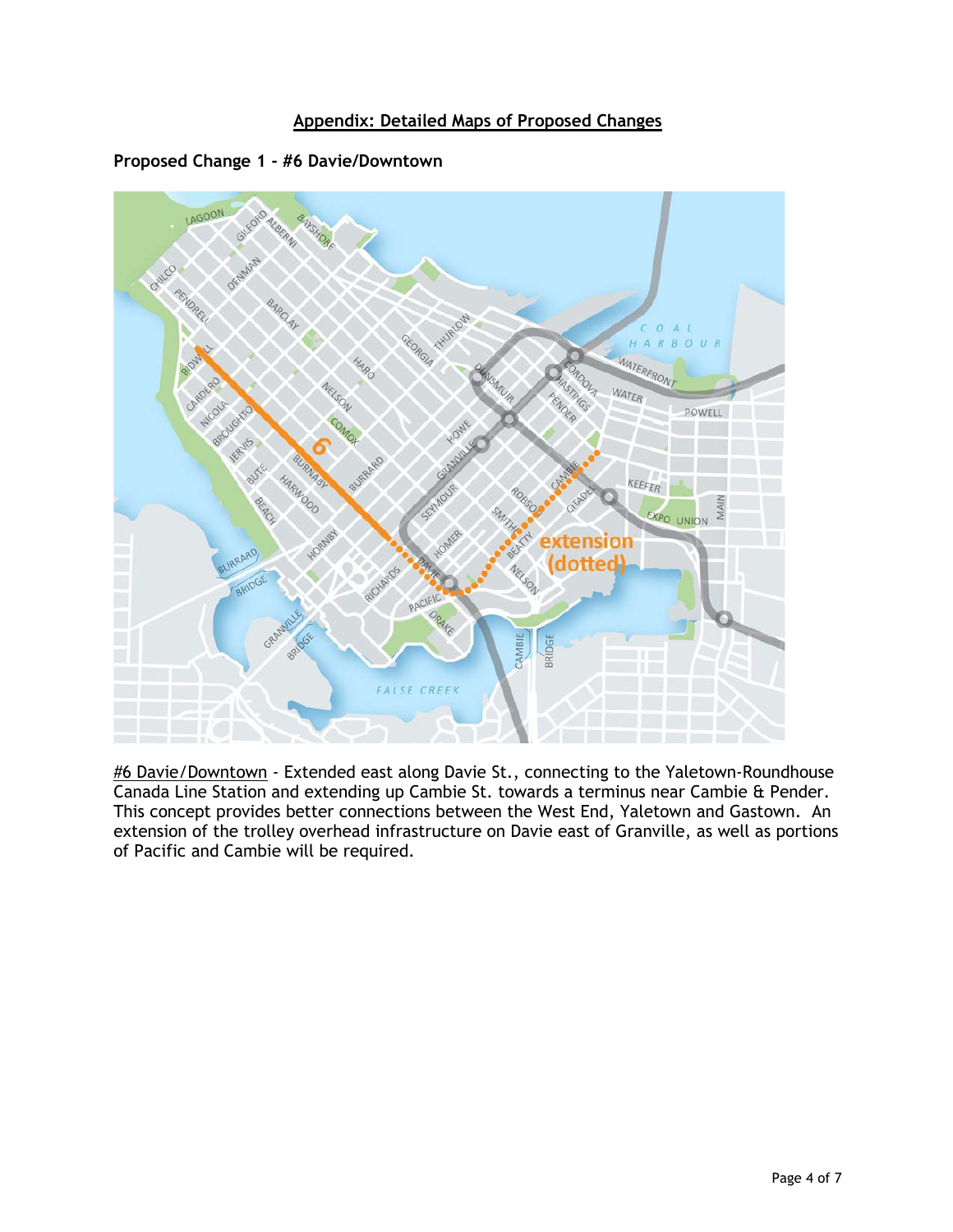

**Proposed Change 2 - C21 – Beach/Pacific/Main Street Station**

C23 Yaletown/Davie/Main Street Station & C21 Yaletown/Beach – The new #6 Davie/Downtown route would make service provided by the existing C23 along Davie between Denman and Pacific redundant. The review proposes to remove this duplication of service by merging the C21 route with the eastern portion of the C23 route, providing a connection between Davie at Denman and Main Street-Science World Station via Pacific Boulevard, Beach Ave., Abbott St., Keefer St. and Quebec St.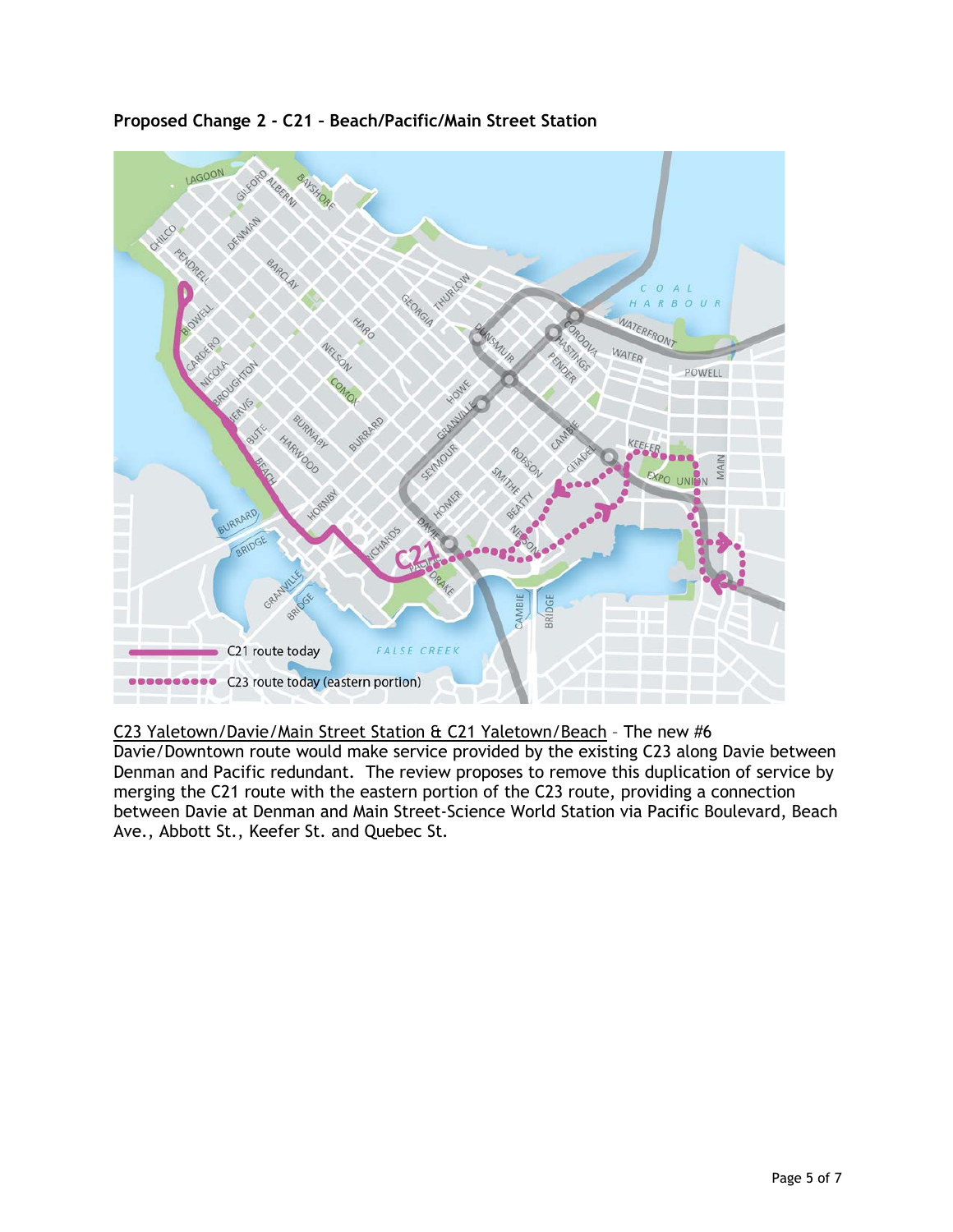

**Proposed Change 3a - #5 Robson/Downtown (via Burrard and Pender)**

 $#5$  Robson/Downtown - As today, the  $#5$  and  $#6$  bus routes will continue to be interlined (i.e. transit buses completing the #5 route pause briefly before completing the #6 route and vice versa). To meet the new terminus of the #6 near Cambie and Pender, the #5 route would extend further east to Cambie St. via Burrard St. and Pender St. (Proposed Change 3a) or via Richards/Seymour St. and Hastings St. (Proposed Change 3b). The report outlines the pros and cons of the different route options for the #5 and will assist in the decision making for the potential future closure of the 800 block of Robson St.